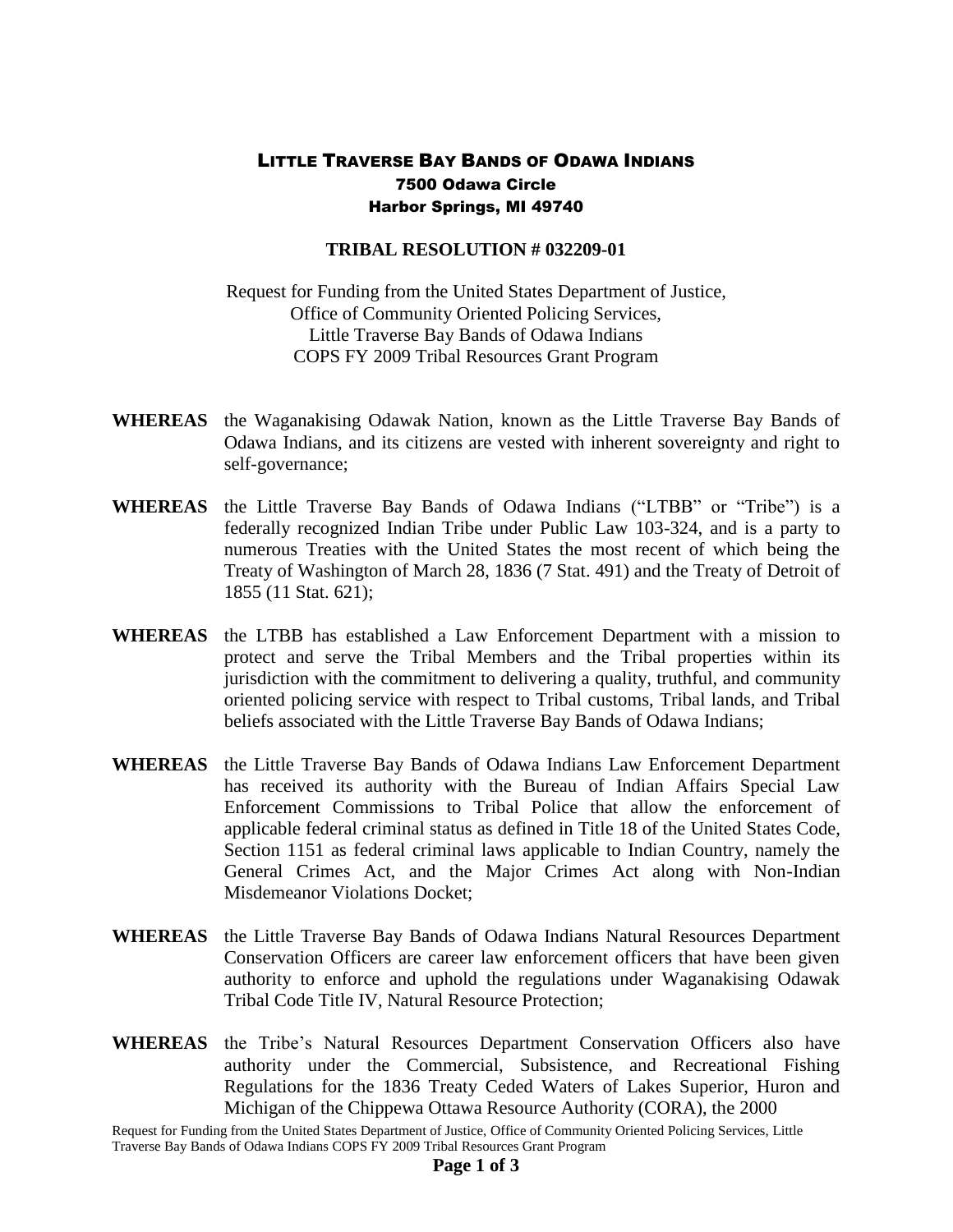Consent Decree entered in *United State v. Michigan,* Western District of Michigan Case No. Case No. 2:73 CV 26, and Waganakising Odawak Statute 2003-009, to enforce the law with regard to Great Lakes commercial, subsistence and recreational fishing activities of members of all five CORA member tribes;

- **WHEREAS** the Tribe's Law Enforcement Department and Natural Resources Department both embrace the community policing philosophy and have identified the most serious unfunded equipment and training needs within the Departments;
- **WHEREAS** the Little Traverse Bay Bands of Odawa Indians Law Enforcement Department and Natural Resources Department are eligible for funding from the United States Department of Justice, Office of Community Policing Services, Fiscal Year 2009 Tribal Resources Grant Program.

**THEREFORE, BE IT RESOLVED** that the Tribal Council of the Little Traverse Bay Bands of Odawa Indians authorizes and supports this request for funding from the United States Department of Justice, Office of Community Oriented Policing Services, Tribal Resources Grant Program.

**FURTHER RESOLVED,** that Tribal Chairman Frank Ettawageshik, Vice Chairman William I. Denemy, Tribal Administrator Albert Colby Jr., or another designee from the Tribal Chairman is authorized to execute any documents necessary to apply for, receive, and administer funds under the grant.